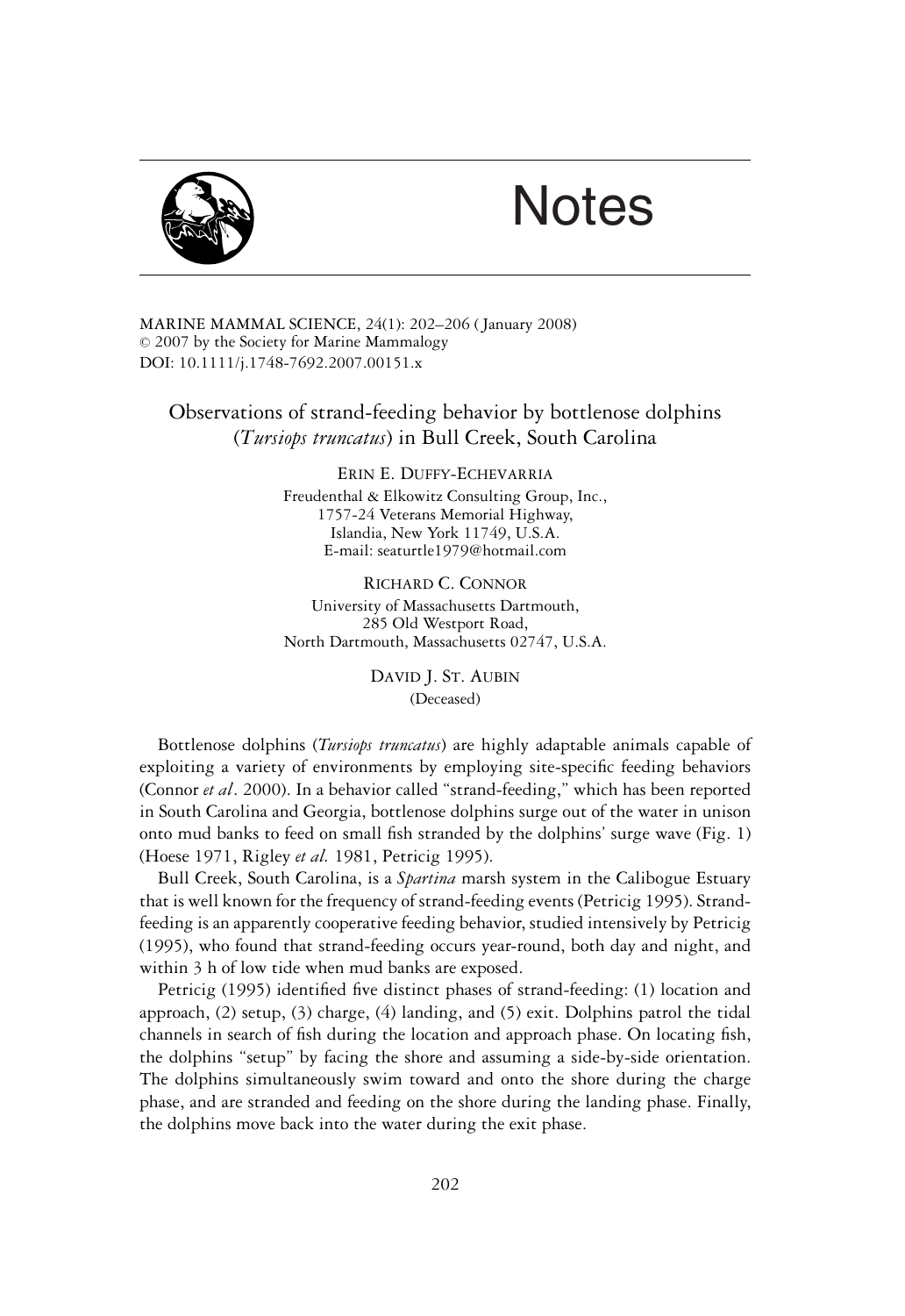

*Figure 1.* Five dolphins in the "landing" phase of strand-feeding in Bull Creek. Note that the charging dolphins have stranded the fish on shore. Photograph by Erin Duffy (2002).

The dolphins typically strand-feed simultaneously; however, there is some variability regarding individual behavior after the dolphins have initially stranded. Occasionally, a dolphin acting independently of the group may immediately restrand, returning to the shore to feed on fish missed during the first strand-feeding attempt (Petricig 1995). In addition, not all dolphins in a strand-feeding group participate in every event. Some dolphins may remain offshore and others (*i.e.*, calves) may strand without feeding (Petricig 1995).

The apparent importance of group participation in strand-feeding raises interesting questions about individual participation and benefits. Stander (1992) found that lionesses tend to occupy specific positions within hunting groups and that position fidelity correlates with hunting success. Similarly, Gazda *et al*. (2005) reported position fidelity in group-feeding bottlenose dolphins in Cedar Key, Florida. In both the lions and the dolphins, position fidelity was often associated with distinctive behavioral tactics (*e.g*., "wing" *vs.* "center" position in the lions, "driver" *vs.* "barrier" position in the dolphins).

Similarly, distinctive tactics are not obvious during strand-feeding; nonetheless, position fidelity might be favored if (1) it improves group coordination resulting in more fish stranding, (2) it improves feeding efficiency for individuals, or (3) specific positions yield more rewards. The latter would be indicative of a dominance hierarchy. Treating each strand-feeding event as an independent data point, we determined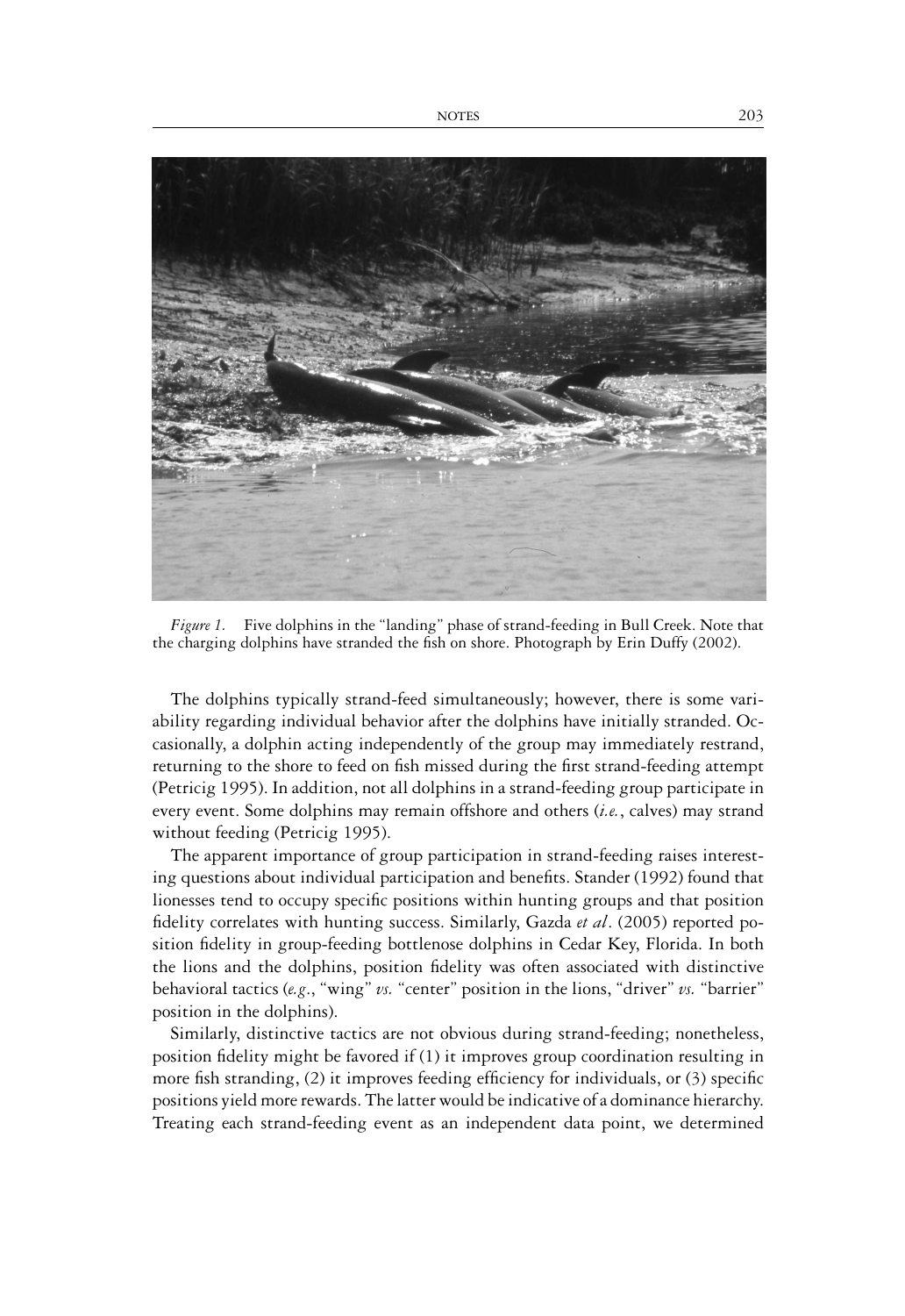strand-feeding group size, whether individual dolphins were found in particular positions exclusively, and made a preliminary assessment of whether dolphins showed a preference for the use of inside or outside positions during strand-feeding events.

Boat-based observations of strand-feeding were conducted in Bull Creek from June through August of 2002. One crew member drove the boat, one photographed dorsal fins, one recorded video, and one recorded written data. Information recorded included the date, time, number of dolphins in the group, the number to strand-feed, and the photo slides that corresponded to all observations. Photographs of dorsal fins and stranding position were taken before, during, and after strand-feeding events.

The number of strand-feeding dolphins that set up and executed each strandfeeding event was determined using digital video footage. When determining the number of dolphins participating in a strand-feeding event, video proved a more reliable method than field counts. Video analysis revealed that strand-feeding dolphins occasionally left the shore quickly and were not included in the initial observer counts. If the number of dolphins on the shore could not be determined accurately with video, that particular event was excluded from analysis. We also compared the size of the group just prior to strand-feeding and during strand-feeding to determine whether all of the dolphins in a group participated in the event.

Strand-feeding events were reviewed frame by frame to determine dolphin identity and strand-feeding position. Individual strand-feeding position was indicated numerically, with the numbers ascending as feeding position moved from left to right. Slides of strand-feeding events were also examined to determine if any dorsal fins and corresponding stranding positions could be identified. Slides were cross-referenced with video and field notes to ensure accuracy.

Two criteria had to be met for analysis of strand-feeding position: (1) a positive dolphin identification and (2) known strand-feeding position within the group. To calculate the number of times a dolphin was *expected* to strand in a given position, each strand-feeding position was assigned an equal probability regarding whether a dolphin would strand in that position (*e.g.*, each position for a group of three would have a weight of one-third). The expected probabilities for each inside position were added to determine a total probability that an individual would occupy any inside position. Similarly, the probabilities for being in an outside position were added to determine the total probability that a dolphin would occupy an outside strand-feeding position (*e.g*., two-thirds in a group of three). The probabilities for each event were added to yield the expected frequency of strandings in inside and outside positions for each individual.

Strand-feeding was observed and videotaped 123 times during the season. In 86 of the 123 observations (70%), the entire group executed a strand-feeding event; in the remainder (*n* = 37) some individuals stayed offshore. Twenty-five of the 123 events were excluded from further analysis because the exact number of stranded dolphins could not be determined.

The mean group size of strand-feeding dolphins was  $3.6$  (SD = 0.28;  $n = 95$ ) dolphins (Fig. 2). When including solitary strand-feeding events, the mean group size was 3.5 (SD =  $0.37$ ,  $n = 98$ ). During his 5-yr investigation, Petricig (1995)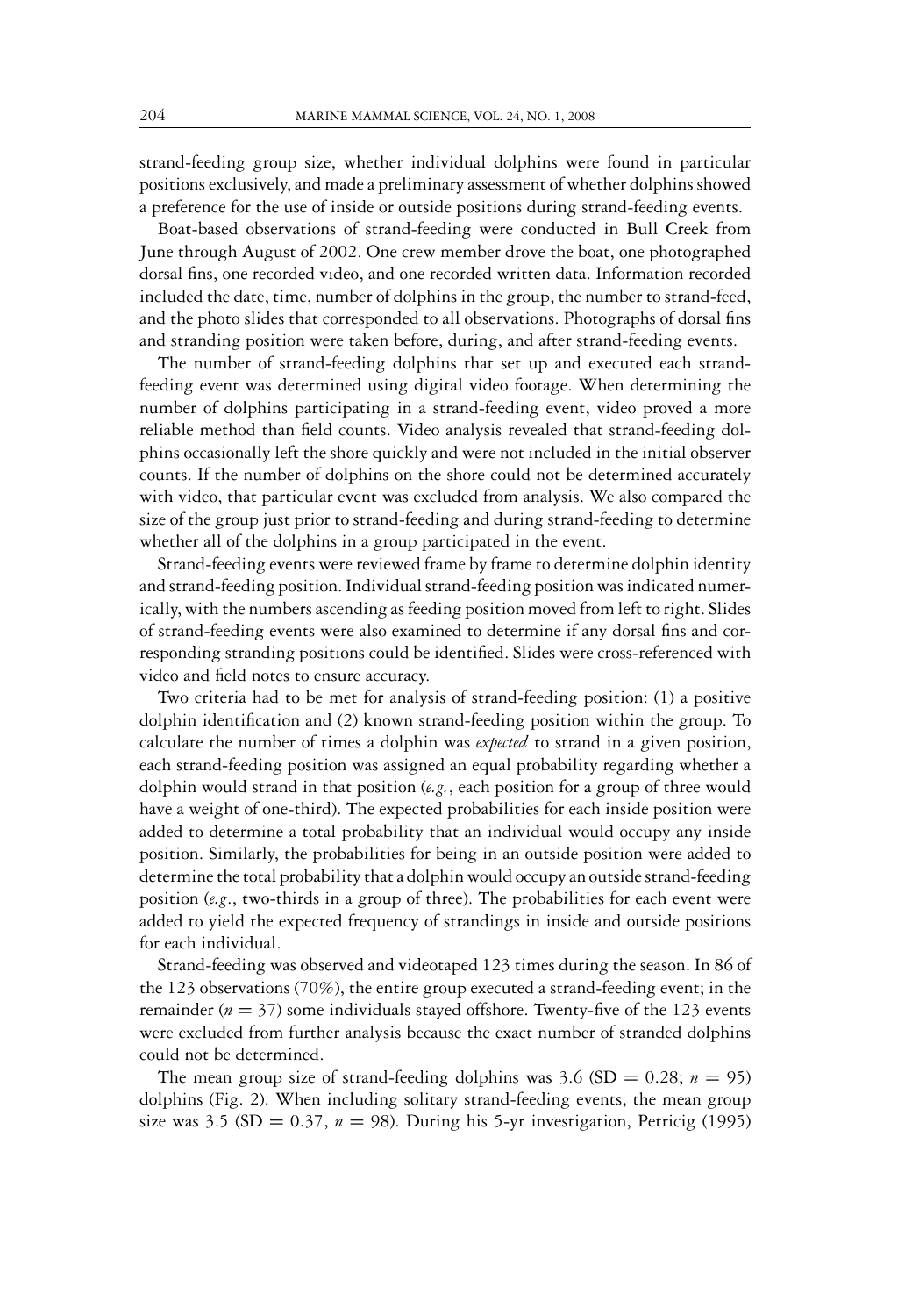

*Figure 2.* The frequency distribution of strand-feeding group size. The numbers over the bars represent the frequency with which each group size was observed ( $n = 98$ ).

found the mean group size, including solitary strand-feeders, to be 3.6 dolphins per strand-feeding event. Such a consistent result over disparate time periods suggests that a study of optimal strand-feeding group size would be productive.

Forty-five dolphins were identified photographically during the field season. Of the 45 dolphins identified, 27 were observed strand-feeding. Four of the 27 dolphins observed strand-feeding were identified within strand-feeding groups at least five times. None of these dolphins exclusively used any one strand-feeding position within a group. Furthermore, neither of the two dolphins observed in at least 12 strand-feeding events exhibited a preference for either inside or outside strand-feeding positions (Dolphin 1,  $n = 13$ ,  $\chi^2 = 1.0637$ ,  $P = 0.3$ ; Dolphin 2,  $n =$ 12,  $\chi^2 = 1.384, P = 0.3$ ).

We found that the entire foraging group stranded in only 70% of cases. Petricig (1995) observed that young calves would remain offshore, whereas their mother and the group moved onto the shore to feed. There were a number of very young calves observed during the study season; however, they were not associated with any groups of strand-feeding dolphins. In only one instance did we have a juvenile in a strand-foraging group; this individual participated in strand-feeding. Hence, in our observations, the dolphins remaining offshore were not calves that were too young to strand-feed, but adults remaining offshore for other reasons.

We found that individual dolphins do not exclusively occupy particular strandfeeding positions. In a limited sample, we found no evidence for position preference. Petricig (1995) had also suggested that individuals do not occupy preferred strand